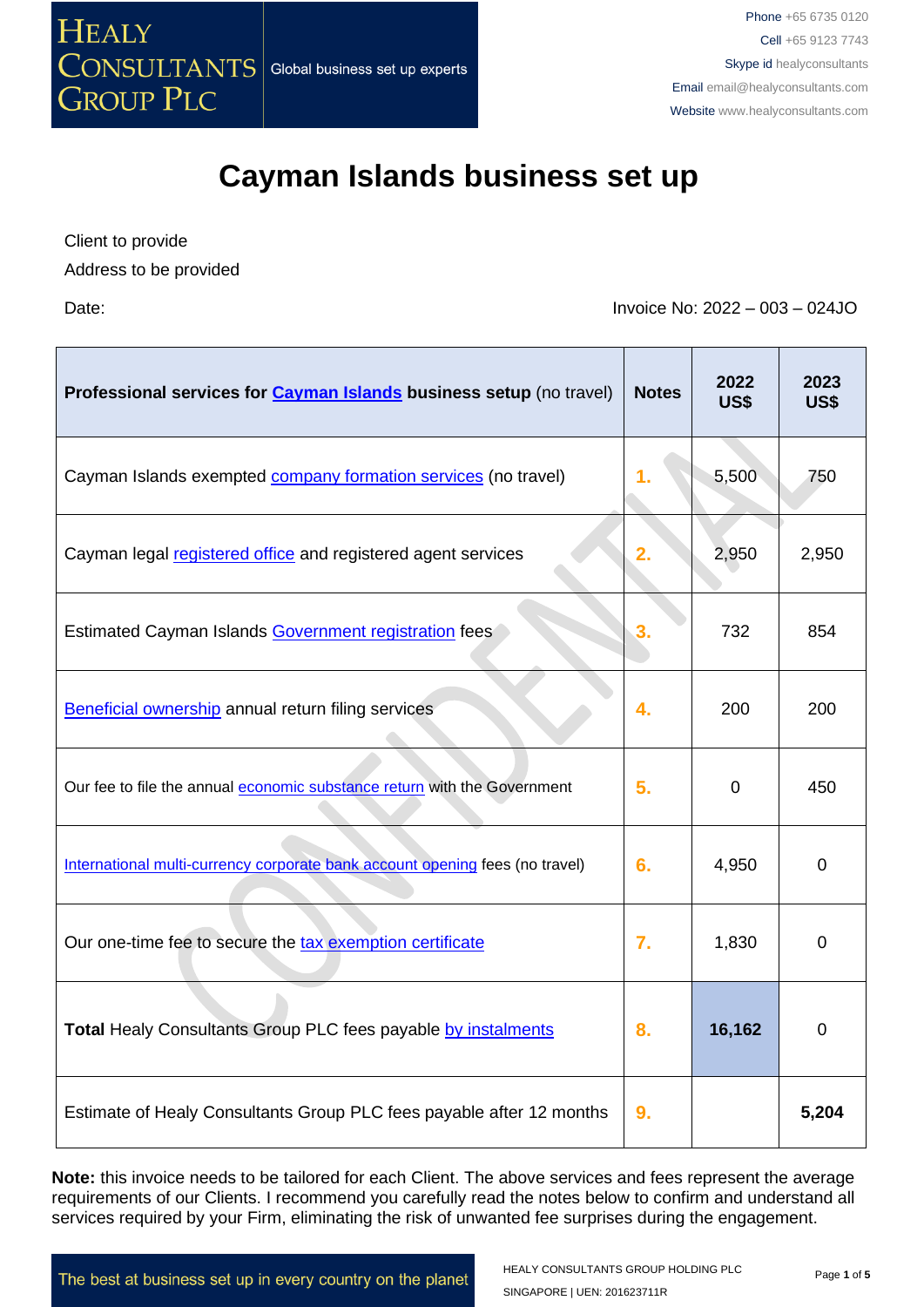#### *Notes to invoice above*

**1.** Healy Consultants Group PLC fees to efficiently and effectively complete Cayman Islands company registration within two [weeks](http://www.healyconsultants.com/cayman-islands-company-registration/fees-timelines/#timelines) from receipt of all KYC documents and signed forms by **i)** agreeing the optimum corporate structure and **ii)** settling our accountant and lawyer fees **iii)** assisting our Client to legally minimize international taxes and **iv)** submitting a quality company incorporation application to the Cayman General [Registry.](https://www.ciregistry.ky/)

All [engagement fees](http://www.healyconsultants.com/company-registration-fees/) (click link) are agreed and paid up front and agree to the fees published on our country web pages. Consequently, there are no hidden fees, surprises or ambushes throughout the engagement. All engagement deadlines are agreed up front in the form of a [detailed project plan,](http://www.healyconsultants.com/index-important-links/example-project-plan/) mapping out [deliverables](http://www.healyconsultants.com/deliverables-to-our-clients/) by week throughout the engagement term.



Every week during the engagement, Healy Consultants Group PLC will email our Client a [detailed](http://www.healyconsultants.com/index-important-links/weekly-engagement-status-email/) [status update.](http://www.healyconsultants.com/index-important-links/weekly-engagement-status-email/) Our Client is immediately informed of engagement problems together with solutions. Your dedicated engagement manager is reachable by phone, Skype, live chat and email and will communicate in your preferred language.

**2.** In accordance with [section 50 of Cayman Islands Companies Law 2013,](chrome-extension://efaidnbmnnnibpcajpcglclefindmkaj/viewer.html?pdfurl=https%3A%2F%2Fwww.cima.ky%2Fupimages%2Fcommonfiles%2F1499344548CompaniesLaw2016Revision.pdf&clen=766422&chunk=true) an exempted company shall as from the date of its incorporation have a legal registered office in Cayman Islands, to which all official government communications and notices may be addressed. To comply with this statutory requirement, Healy Consultants Group PLC will supply the Cayman Islands registered office address of your company. Thereafter, this address will be used to receive Government correspondence and all Government communications. Most of our Clients wish to place their [office address](http://www.healyconsultants.com/corporate-outsourcing-services/company-secretary-and-legal-registered-office/) on invoices, contracts, websites and business cards.

In accordance with [section 50 of Cayman Islands Companies](chrome-extension://efaidnbmnnnibpcajpcglclefindmkaj/viewer.html?pdfurl=https%3A%2F%2Fwww.cima.ky%2Fupimages%2Fcommonfiles%2F1499344548CompaniesLaw2016Revision.pdf&clen=766422&chunk=true) Law 2013, each exempted company must appoint a company secretary (locally known as a registered agent), who must be resident in the Cayman Islands. To comply with this legal requirement, Healy Consultants Group PLC will supply your company with company secretary services, and our annual responsibilities include **i)** preparing and filing the legal annual return; **ii)** maintaining company records; **iii)** liaising with the Cayman Islands government on our Client's behalf and **iv)** reminding our Client of statutory deadlines.

- **3.** This fee is an estimate of government costs payable during your Firm's engagement. For transparency purposes, all Government fee payments will be supported by original receipts and invoices. Examples of government costs **i)** reserving the company name with the General [Registry;](https://www.ciregistry.ky/) **ii)** certification of the company Memorandum & Articles of Association; and **iii)** registering the company with the Cayman Islands General [Registry.](https://www.ciregistry.ky/) Following engagement completion, Healy Consultants Group PLC will refund our Client any excess of funds received over actual Government costs paid. In Cayman Islands, the registration renewal fees payable to the Cayman Islands Government are due every January, even if the company has been registered less than 12 months ago.The fee in subsequent years (column year 2) covers the US\$854 [annual fee](http://www.ciregistry.gov.ky/portal/page/portal/reghome/companies/incorporation/regregistrationfees/GENERAL%20REGISTRY%20FEES%20SCHEDULE.pdf) payable to the registry for an entity with less than \$50,000 of share capital. All government fee payments will be supported by original receipts and invoices.
- **4.** In accordance with the Beneficial Ownership [\(Companies\) \(Amendment\) Regulations 2018,](http://www.gov.ky/portal/pls/portal/docs/1/12600381.PDF) all Cayman Islands companies are required to update and maintain the beneficial ownership information with the [company registry](https://www.ciregistry.ky/) annually, unless the company has a written confirmation of exemption from this law provided by the Registrar. Healy Consultants Group PLC will assist our Client to comply with this annual filing obligation.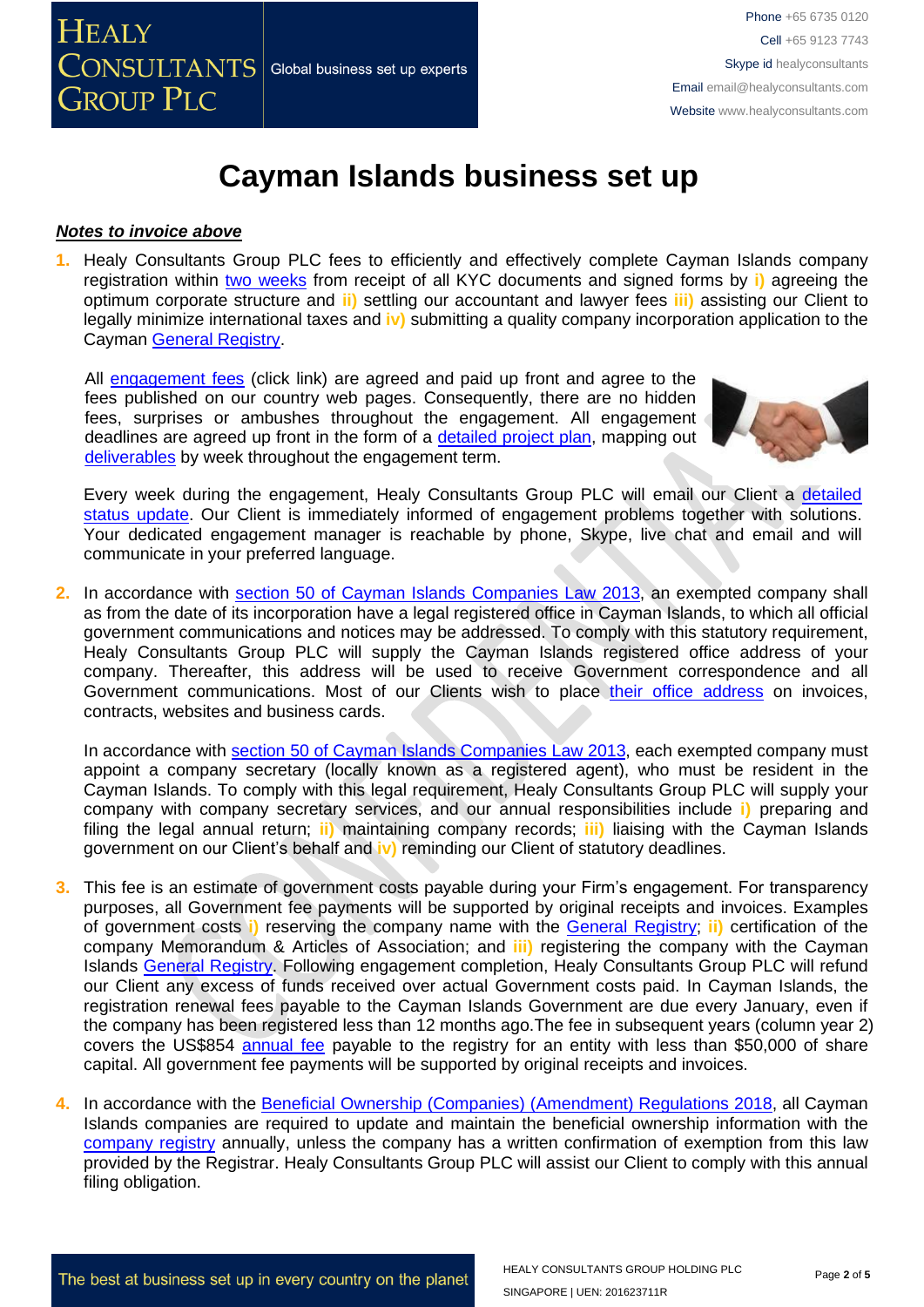

- **5.** Since [2019,](http://www.gov.ky/portal/pls/portal/docs/1/12738510.PDF) the Cayman Islands Government requires all Cayman Islands companies to file an annual [economic substance return,](chrome-extension://efaidnbmnnnibpcajpcglclefindmkaj/viewer.html?pdfurl=https%3A%2F%2Fwww.ditc.ky%2Fwp-content%2Fuploads%2FES-Return-sample.pdf&clen=357162&chunk=true) to determine **i)** if they are tax resident in the Cayman Islands and **ii)** (if otherwise) their country of tax residency. Businesses declaring that they are tax resident in the Cayman Islands must also supply evidence that **i)** they have local staff **ii)** physical office premises and **iii)** local corporate expenses in the Cayman Islands, with minimum thresholds set by the Government depending on the specific nature of their business activities. Every 12 months following registration of our Client's company, Healy Consultants Group PLC will assist our Client to file the annual economic substance return. Our annual fee is **i)** US\$650 for an active company and **ii)** US\$450 for a dormant company.
- **6.** Healy Consultants Group PLC will secure international multi-currency corporate bank account numbers for our Client's Cayman Island company. It will take on average *two months* to secure corporate bank account numbers from the moment a complete quality corporate bank account opening application is submitted to the banks. In most cases, we can secure corporate bank account numbers without our Client's travel to bank's branch. When travel is unavoidable, we refund US\$950. This is the most challenging part of the engagement. Consequently, we apply our quaranteed bank account approval or [your Money Back](https://www.healyconsultants.com/corporate-banking-services/guaranteed-corporate-bank-account-approvals/) policy. To maximize the probability of successful multi-currency corporate bank account approvals Healy Consultants Group PLC will:
	- prepare a quality business plan, including expected inflow and outflow of funds for the first 12 months;
	- $\checkmark$  contact multiple banks to secure confirmation they welcome a formal application:
	- $\checkmark$  weekly negotiate and follow up with the banks to ensure a timely bank account approval.

To minimize engagement surprises and align all parties' expectations, I recommend you read [this web](https://www.healyconsultants.com/multi-currency-corporate-bank-account/)  [page,](https://www.healyconsultants.com/multi-currency-corporate-bank-account/) specially the due diligence documentation section.

- **7.** In accordance with [Cayman Island Tax Concession Law](http://www.gov.ky/portal/pls/portal/docs/1/11524841.PDF) a company can secure a tax exemption certificate, issued by the Cayman Islands [Department for International Tax Cooperation](https://www.ditc.ky/) (DITC). This certificate guarantees up to twenty years of full exemption on taxes, including: **i)** corporate income tax (CIT); **ii)** capital gains and **iii)** withholding taxation. Most of our Clients request us to supply them with a copy of this document.
- **8.** All fees quoted in this invoice correspond to fees quoted [on Healy Consultants Group PLC's](http://www.healyconsultants.com/company-registration-fees/) website. Please review this invoice carefully to identify errors. During the rush of the business day, it is possible that Healy Consultants Group PLC inadvertently made fee calculation errors, typing errors or omitted services or historic fee payments from Clients. In the unfortunate event you identify invoice errors, please revert to me directly re the same. I apologize in advance if I or my staff made invoice errors.
- **9.** Assuming our Clients re-engage Healy Consultants Group PLC in year 2, this fee is an estimate of the fees payable next year, 12 months after the date of company registration.
- **10.** Engage Healy Consultants Group PLC to [project manage](http://www.healyconsultants.com/project-manage-engagements/) business set up in every country on the planet. We are the best in the [world](http://www.healyconsultants.com/best-in-the-world/) at what we do, timely completing [the A to Z](http://www.healyconsultants.com/a-to-z-of-business-set-up/) of every country engagement.
- 11. The fees quoted in this invoice are a prediction of the fees required to efficiently and effectively complete this engagement in a timely manner. If during the engagement Healy Consultants Group PLC realizes that the project is more complex than anticipated, requiring a large additional investment of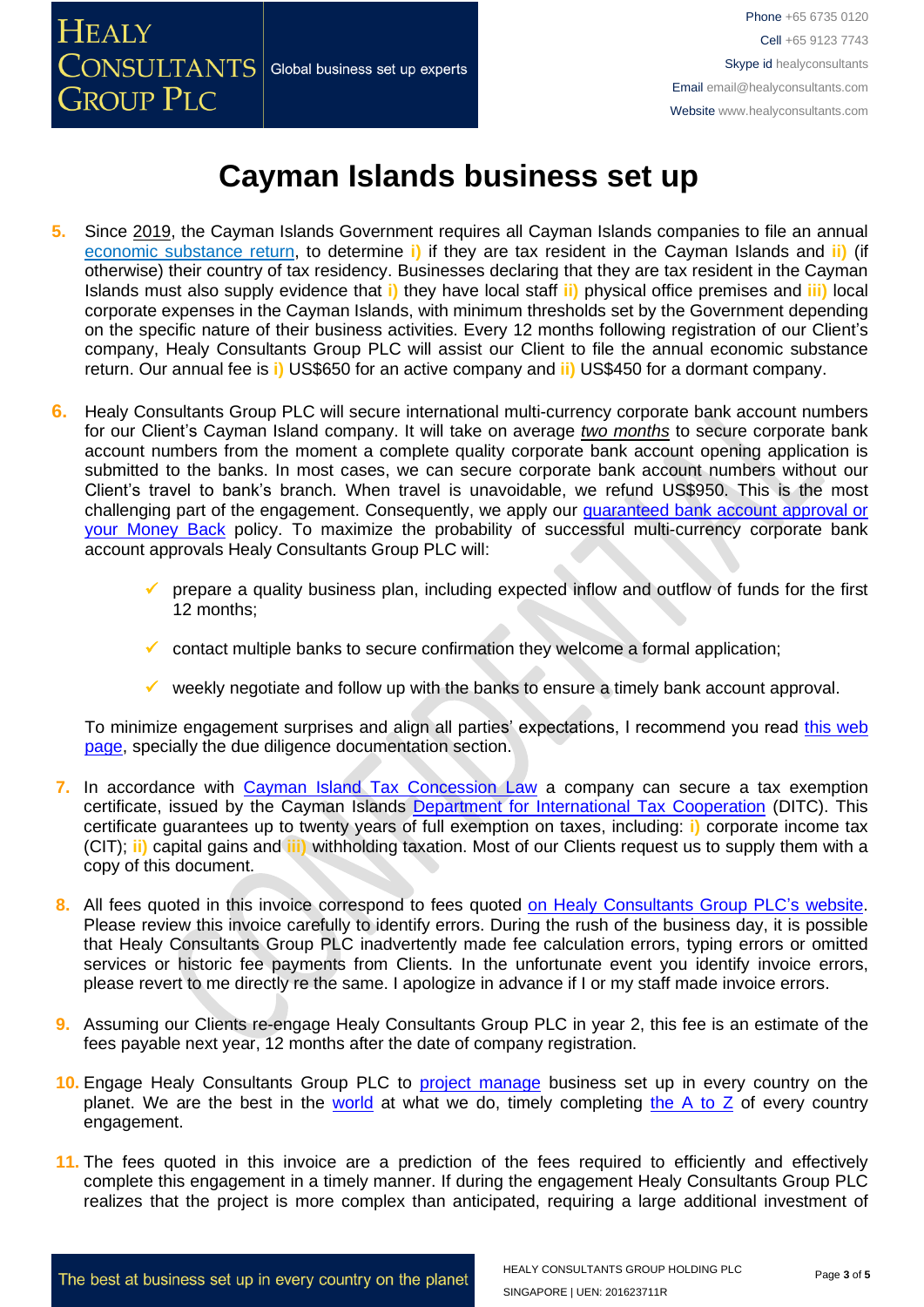

time, my Firm will revert to request additional fees. If Healy Consultants Group PLC completes the engagement faster and more easily than expected, our Firm is happy to refund some fees to our Client.

**12.**If our Client and Healy Consultants Group PLC properly plan this engagement, our Clients will *not* have to travel during this engagement. Healy Consultants Group PLC will effectively complete company registration and corporate bank account opening in a timely manner without our Client presence. Instead, our Client will need to **i)** sign and get documents legalized in the embassy in their country of origin and **ii)** courier the originals to Healy Consultants Group PLC's office.



- 13. If our Client requires non-resident nominee shareholder and director services [\(click link\),](http://www.healyconsultants.com/corporate-outsourcing-services/nominee-shareholders-directors/) Healy Consultants Group PLC will be pleased to assist. Our fee for professional, passive nominee nonresident corporate shareholder amounts to US\$2,100 per annum. Our fee to be both non-resident nominee director and shareholder amounts to US\$8,600 per annum. Being the sole shareholders and sole director of a Client's company exposes Healy Consultants Group PLC to reputation, litigation and financial risk.
- **14.** Depending on our Client business and nationality, the Cayman Islands Government may require a special regulatory license to carry on your business in the country. Healy Consultants Group PLC will assist our Client secure license approval. However, the Government enjoys ultimate power of approval of company registrations and business licenses.
- 15. If required, Healy Consultants Group PLC will be pleased to assist your firm to secure employee [visa](http://www.healyconsultants.com/corporate-advisory-services/migration/) approvals. Our fee is US\$8,950 for the first employee, US\$7,950 per employee thereafter. Our employee visa fees includes preparation of a quality visa application and submitting to the correct Government immigration officers. The Government enjoys ultimate power of approval of visa applications. Consequently, guaranteed success is outside of Healy Consultants Group PLC' control. What is inside our control is the preparation and submission of a high quality immigration visa application that maximizes the likelihood of visa approval.
- **16.** Some of our Clients request Healy Consultants Group PLC to provide temporary shared [office space](http://www.healyconsultants.com/virtual-office/) for 6 months until their preferred business premises is found. If your Firm requires this service, our onetime fee is US\$950. Monthly rental thereafter is paid directly to the landlord, independently of Healy Consultants Group PLC.
- **17.** It is important our Clients are aware of their personal and corporate tax obligations in their country of residence and domicile. Let us know if you need Healy Consultants Group PLC help to clarify your local and international annual tax reporting obligations.
- **18.** During the engagement, shareholders and directors' documents may need to be translated into the local language; before the Government and Bank approves company registration and corporate bank account opening respectively. Consequently, our Client should budget for possible additional translation and embassy attestation fees. Either our Client or Healy Consultants Group PLC can complete this administrative task. As always, Healy Consultants Group PLC will negotiate with all third parties to eliminate or reduce additional engagement costs. For transparency purposes, all third-party fee payments will be supported by original receipts and invoices. Examples of possible third-party payments include **i)** embassy fees **ii)** notary public costs **iii)** official translator fees.